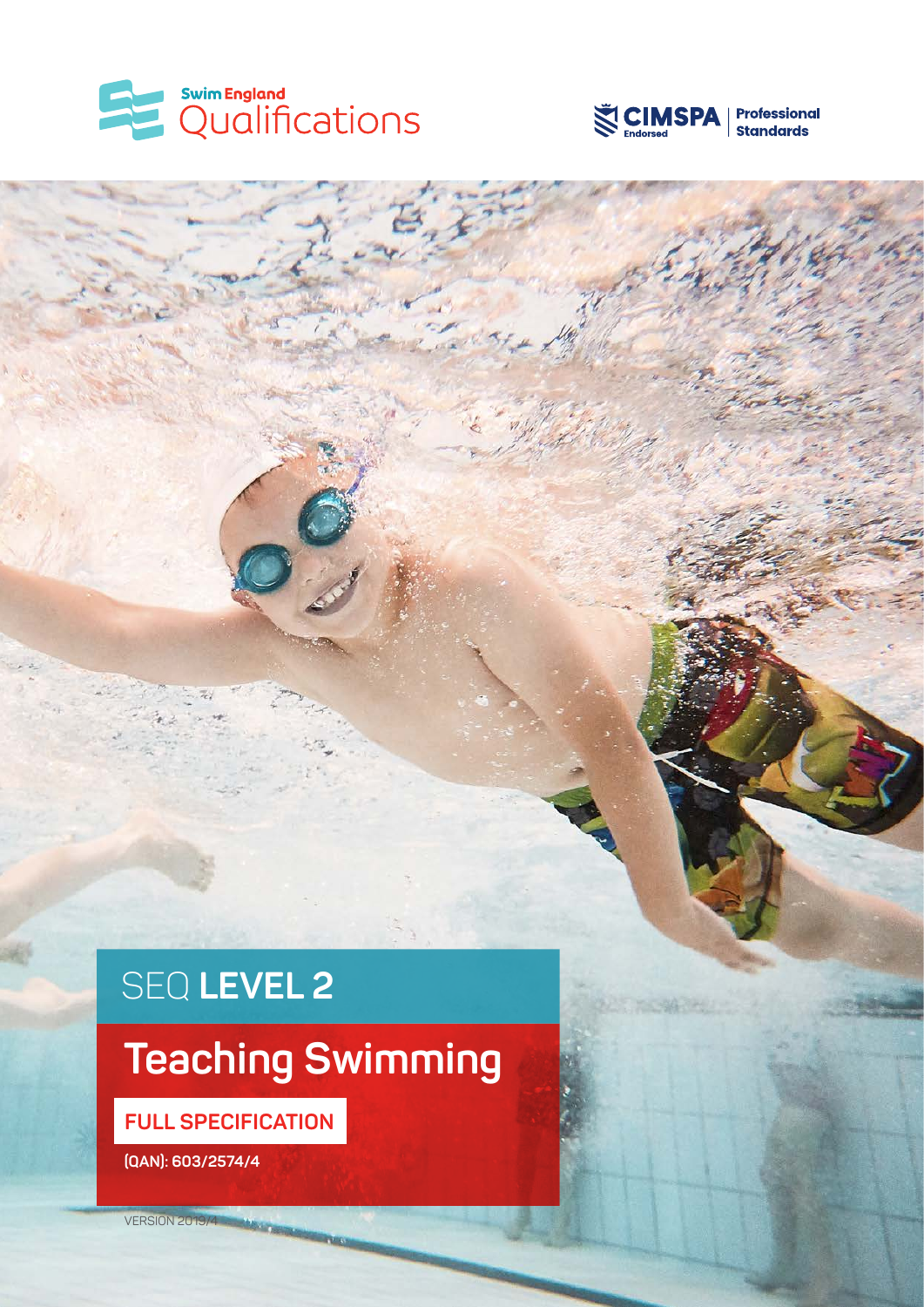### Welcome to the SEQ Level 2 Teaching Swimming Full Specification

### **About Swim England Qualifications**

**We develop the country's leading qualifications for the swimming industry.** 

As the awarding organisation for the national governing body for swimming in England, we aim to ensure our qualifications are high quality and reflect the latest industry developments. Our qualifications are designed to:

- create a professional, high quality and diverse workforce
- provide a high ratio of practical poolside experience alongside essential theory and knowledge
- equip learners with real world know-how and skills for the next stage in their career development
- meet industry recognised standards and the needs of employers.

The full list of qualifications awarded by Swim England Qualifications can be found on the Ofqual Register of Regulated Qualifications: register.ofqual.gov.uk or via Qualification Wales: qiw.wales

### **Equal Opportunities**

Swim England fully supports the principles of equal opportunities and is committed to satisfying these in all activities and published materials. A copy of our Equality and Diversity Policy is available on the Swim England Qualifications website.

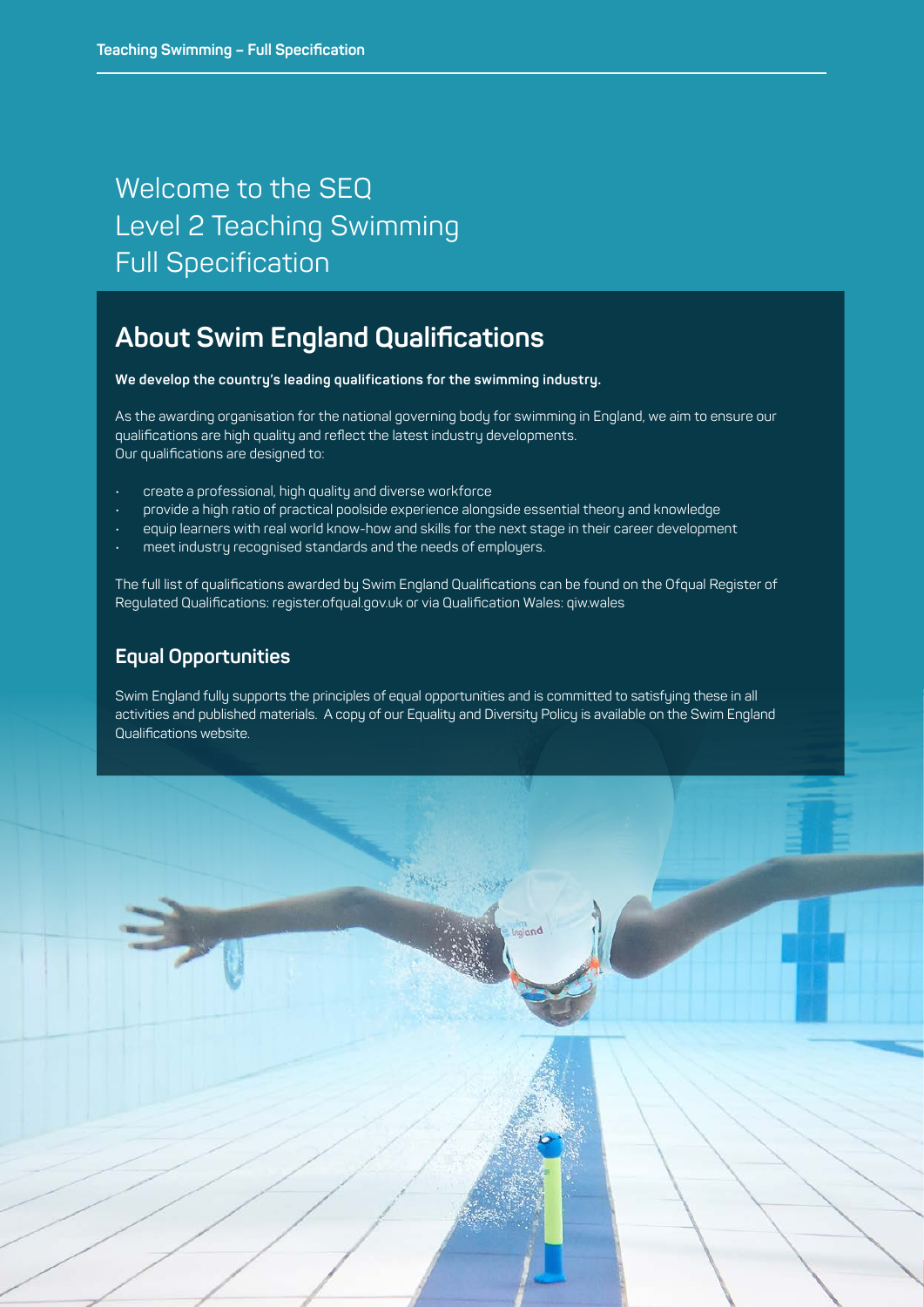### **Contents**

|    | 01 Introduction to the qualification                                                                                                                                      |                       |  |
|----|---------------------------------------------------------------------------------------------------------------------------------------------------------------------------|-----------------------|--|
|    | About this qualification<br>1.1<br>1.2 Purpose of the qualification<br>1.3 CIMSPA professional standard endorsement<br>1.4 Learner entry requirements<br>1.5 Safeguarding | 4<br>4<br>4<br>5<br>5 |  |
|    | 02 Learning programme and delivery                                                                                                                                        | 5                     |  |
|    | 03 Assessment                                                                                                                                                             | 6                     |  |
|    | 3.1 Assessment summary<br>3.2 Assessment methods<br>3.3 Authenticity<br>3.4 Grading<br>3.5 Appeals                                                                        | 6<br>6<br>6<br>7<br>7 |  |
|    | 04 Supporting resources                                                                                                                                                   | 7                     |  |
|    | 4.1 Learner resources<br>4.2 Assessment resources                                                                                                                         | 7<br>7                |  |
|    | 05 Reasonable adjustments and special considerations                                                                                                                      | 7                     |  |
|    | 06 Quality assurance                                                                                                                                                      | 8                     |  |
|    | 07 Centre requirements                                                                                                                                                    | 8                     |  |
|    | 7.1 Legal requirements<br>7.2 Session requirements<br>7.3 Pool or facility characteristics                                                                                | 8<br>8<br>9           |  |
|    | 08 Workforce                                                                                                                                                              | $\Theta$              |  |
|    | 09 Conflict of interest                                                                                                                                                   | 9                     |  |
|    | 10 Dealing with malpractice                                                                                                                                               | 10                    |  |
| 11 | Qualification progression                                                                                                                                                 | 10                    |  |
|    | 12 Structure of qualification                                                                                                                                             | 11                    |  |
|    | 13 Contact points                                                                                                                                                         | 21                    |  |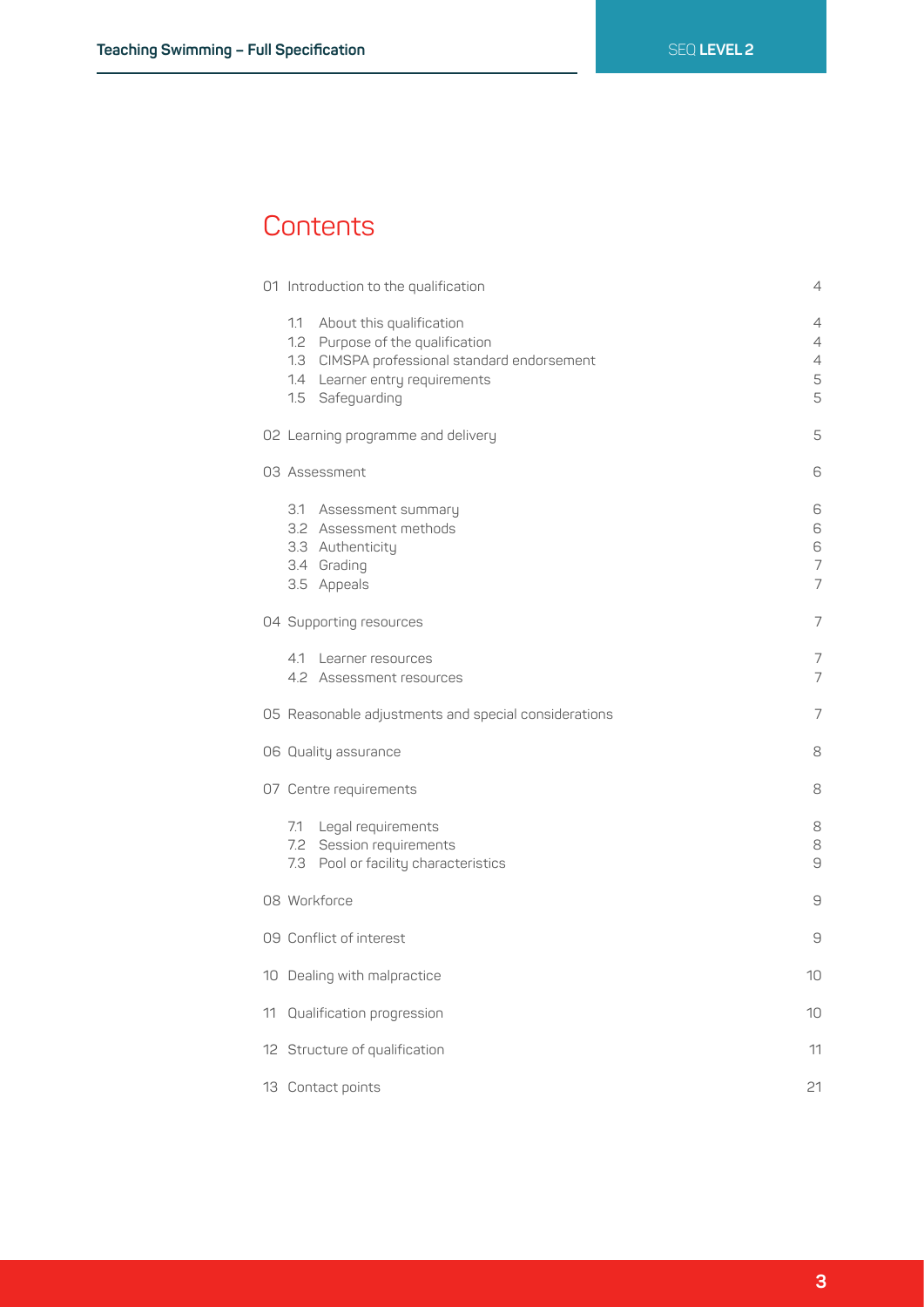### **01 Introduction to the qualification**

### 1.1 **About this qualification**

| <b>Qualification title:</b>      | S |
|----------------------------------|---|
| <b>Qualification number:</b>     | 6 |
| <b>Total qualification time:</b> | 6 |
| <b>Qualification level:</b>      |   |

SEQ Level 2 Teaching Swimming **Qualification number:** 603/2574/4 **Total qualification time:** 63 (55 Guided Learning Hours (GLH))

#### Purpose of the qualification 12

The qualification builds on the Level 1 qualification enabling learners to effectively plan. prepare, deliver and evaluate a series of swimming lessons independently.

It also gives them the confidence to support swimmers with special educational needs and disabilities (SEND).

1.3

### CIMSPA professional standard endorsement

This qualification has been endorsed as meeting the requirements of the professional standard for the role of a swimming teacher. Holders of this qualification are eligible for CIMSPA affiliate membership.

CIMSPA (Chartered Institute for the Management of Sport and Physical Activity) have led the creation of the professional standard for a swimming teacher. The professional standard outlines the role and scope of a swimming teacher and the essential knowledge and skills that are needed to meet the sector minimum deployment standards.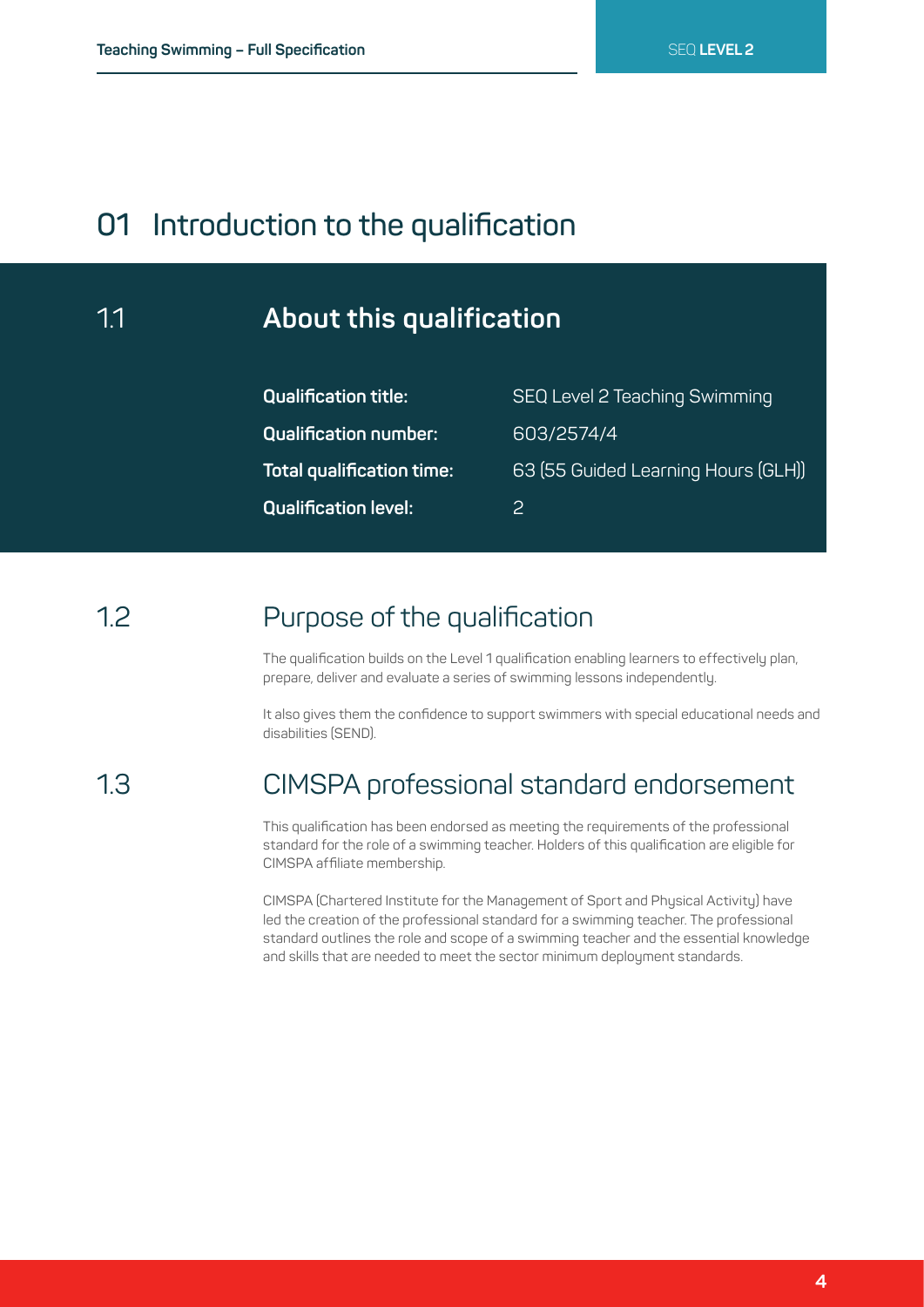#### Learner entry requirements 1.4

Learners must:

- be 16 years of age or older on the first day of the course
- hold a SEQ Level 1 Swimming Assistant (Teaching) or a Swim England Level 1 Award in Teaching Aquatics or an equivalent Swim England qualification certificated after 1994.

1.5

### Safeguarding

Learners under the age of 18 are able to register on this qualification, so Approved Training Centres and all staff must be aware of safeguarding policies and procedures and these must be fully implemented. For further information please refer to Keeping Children Safe in Education 2016 and any subsequent additions.

# **02 Learning programme and delivery**

The SEQ Level 2 Teaching Swimming qualification requires approximately 63 hours of learning time.

If a learner has significant experience in relevant aspects of the qualification then these hours may be less and conversely there may be learners who require more time. This should be determined by you as the Approved Training Centre prior to the start of the course.

Only Approved Training Centres can deliver our qualifications and you have the flexibility to deliver them in whatever way you deem appropriate to meet the needs of your learners.

You must offer appropriate information and advice about the qualification so that the learner has realistic expectations.

Some learners may already have the knowledge, skills and abilities to achieve the qualification from their previous experiences. In this case the learner may progress straight to assessment and not have to complete a course of learning.

Learners should receive an induction to identify expectations as well as ensure understanding of any legal requirements.

The learning programme and delivery should ensure learners have the opportunity to practice their delivery skills and put the learning from the programme into practice.

During the learning programme the tutor is encouraged to develop the mathematical and English skills of learners through naturally occurring opportunities. Although there is no assessment of these skills, situations are likely to arise that may challenge learners. The qualification is designed to prepare the learner for employment. Special attention should be paid to skills such as professional behaviour, appearance and language, and tutors should encourage high standards and expectations at all times.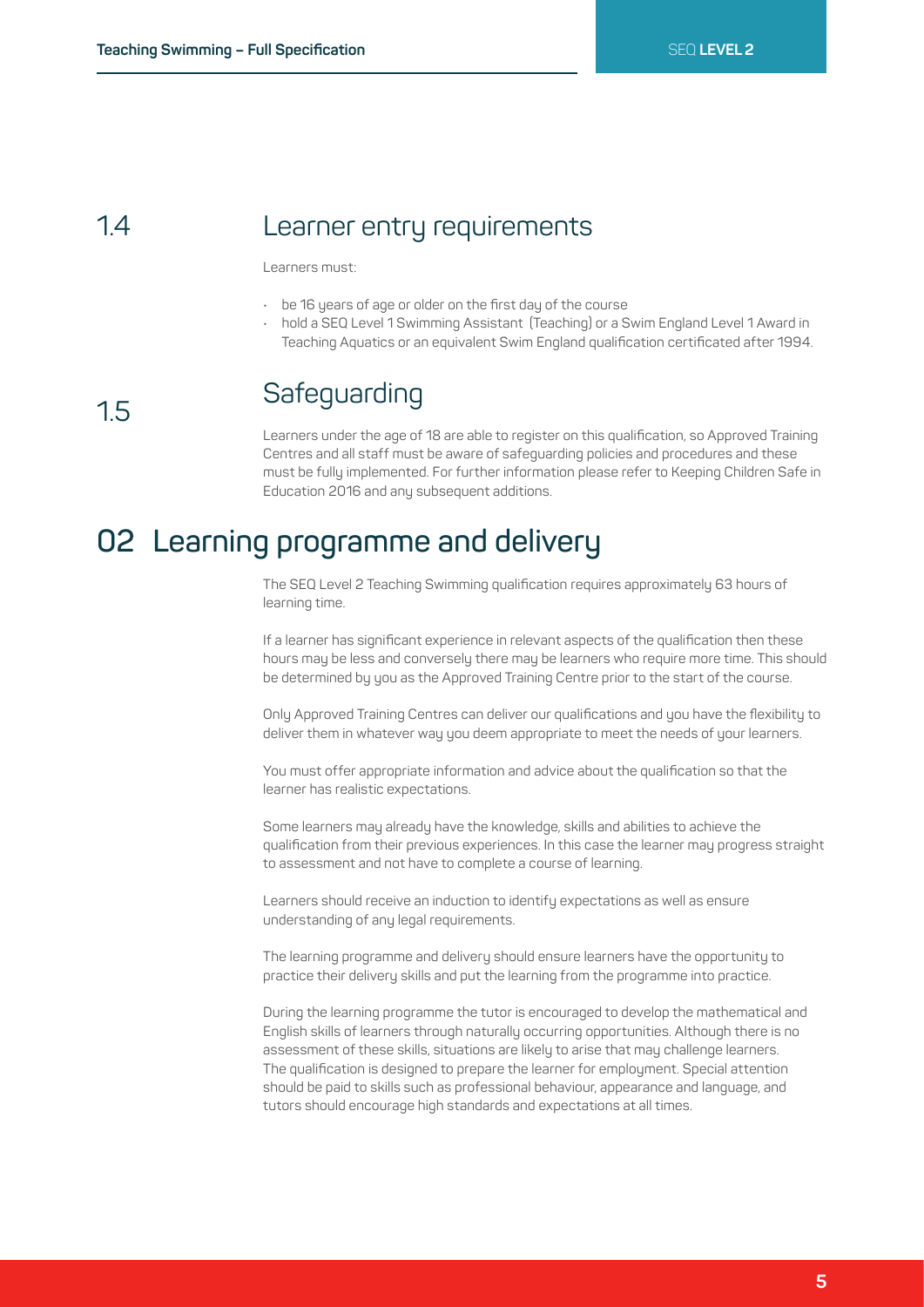### **03 Assessment**

#### Assessment summary 3.1

The purpose of assessment is to ensure that effective learning has taken place and to give learners the opportunity to achieve the learning outcomes and assessment criteria.

- Each learning outcome contains a number of more detailed learning topics (criteria).
- Completion of all criteria in an outcome section will lead to the successful completion of that outcome.

To complete this qualification, learners must achieve:

- all learning outcomes
- all assessment criteria.

All evidence produced by the learner must be their own, and in English or Welsh.

The assessment materials are provided and set by Swim England Qualifications. These documents must be used.

If an Approved Training Centre would like to deviate from these as a result of reasonable adjustments or special considerations Swim England Qualifications Reasonable Adjustments and Special Considerations Policy must be followed.

#### Assessment methods 3.2

Assessment is made up of a series of component parts:

- theoretical questions (please note these questions will change during the life of the qualification)
- observation record
- action plan
- lesson plan
- evaluation
- overview of a series of lessons.

#### Authenticity 3.3

Ensuring the authenticity of learner evidence is vital. All work completed for assessment must be the learner's own original work. Learners must sign to declare that the work they have produced for assessment is their own. Assessors should not assess work where learners have not declared authenticity.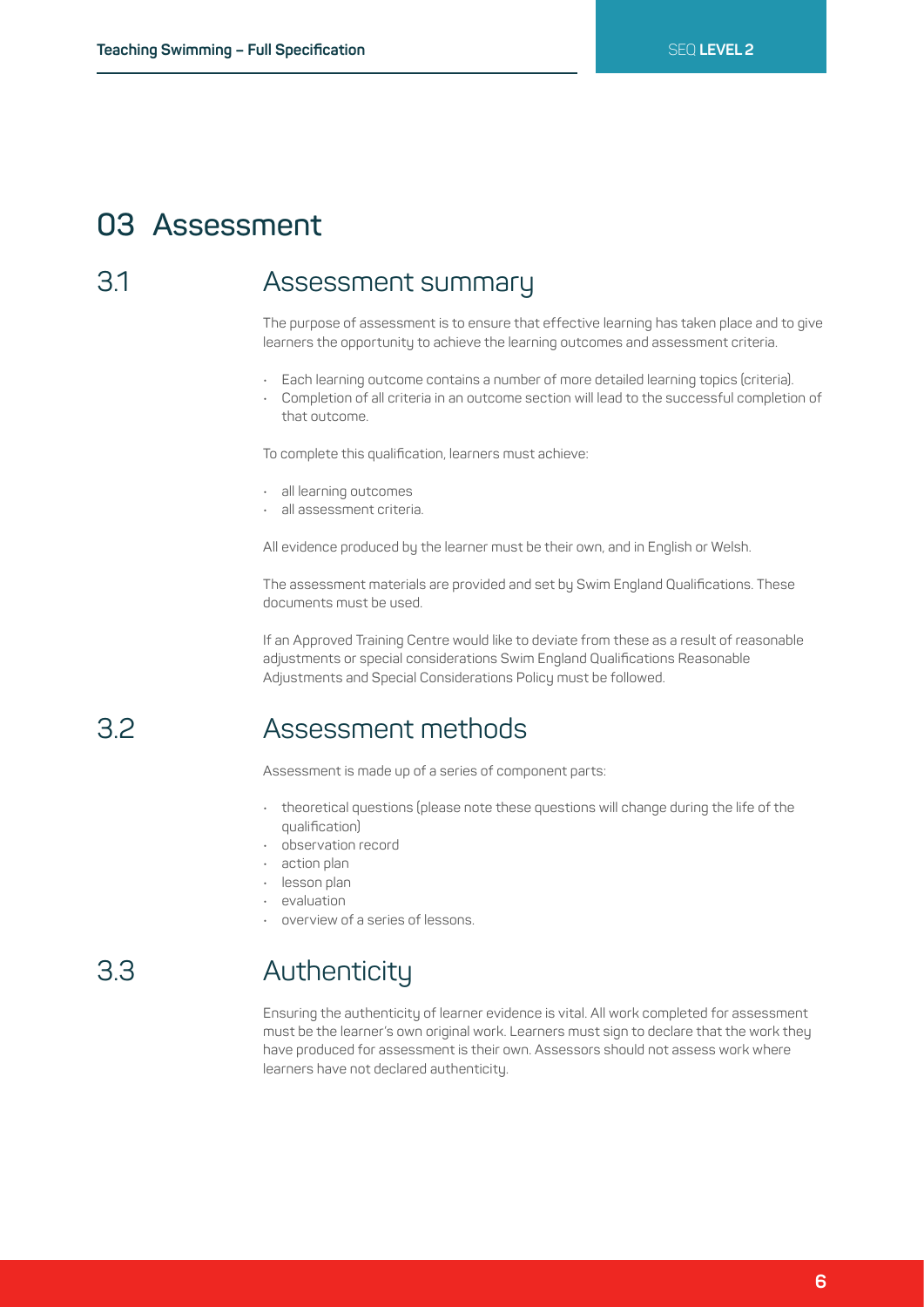#### Grading 3.4

There is no grading criteria for this qualification. Learners will either meet the requirements and pass or will not meet the requirements and be referred.

Where learners do not meet the requirements, they should be supported in developing an individual action plan. In this situation, further assessment opportunities should will be provided to allow them to successfully meet the requirements within the registration period where possible.

#### Appeals 3.5

An appeals policy must be put in place to support and manage learners who wish to appeal against their assessment decisions. Appeals may relate to assessment decisions being incorrect or assessment not being conducted fairly. If learners remain dissatisfied with the outcomes, they should contact Swim England Qualifications directly.

### **04 Supporting resources**

#### Learner resources 41

There are a number of resources available to support learning including books, online materials and forums. You should advise individual learners which resources best suit their needs.

#### Assessment resources 42

Swim England Qualifications produces resources to assess the qualification. It is compulsory to use these resources.

As an Approved Training Centre, you are able to modify the format of these documents to support learner achievement. However, you must ensure through your own internal verification procedures, that the tasks and criteria are not changed.

These documents will ensure accuracy of the materials and maintenance of standards over time.

### **05 Reasonable adjustments and special considerations**

Swim England Qualifications is committed to improving access for learners with disabilities and other difficulties, without compromising assessment.

Further details are provided in the Reasonable Adjustments and Special Considerations Policy which can also be found on the Swim England Qualifications website.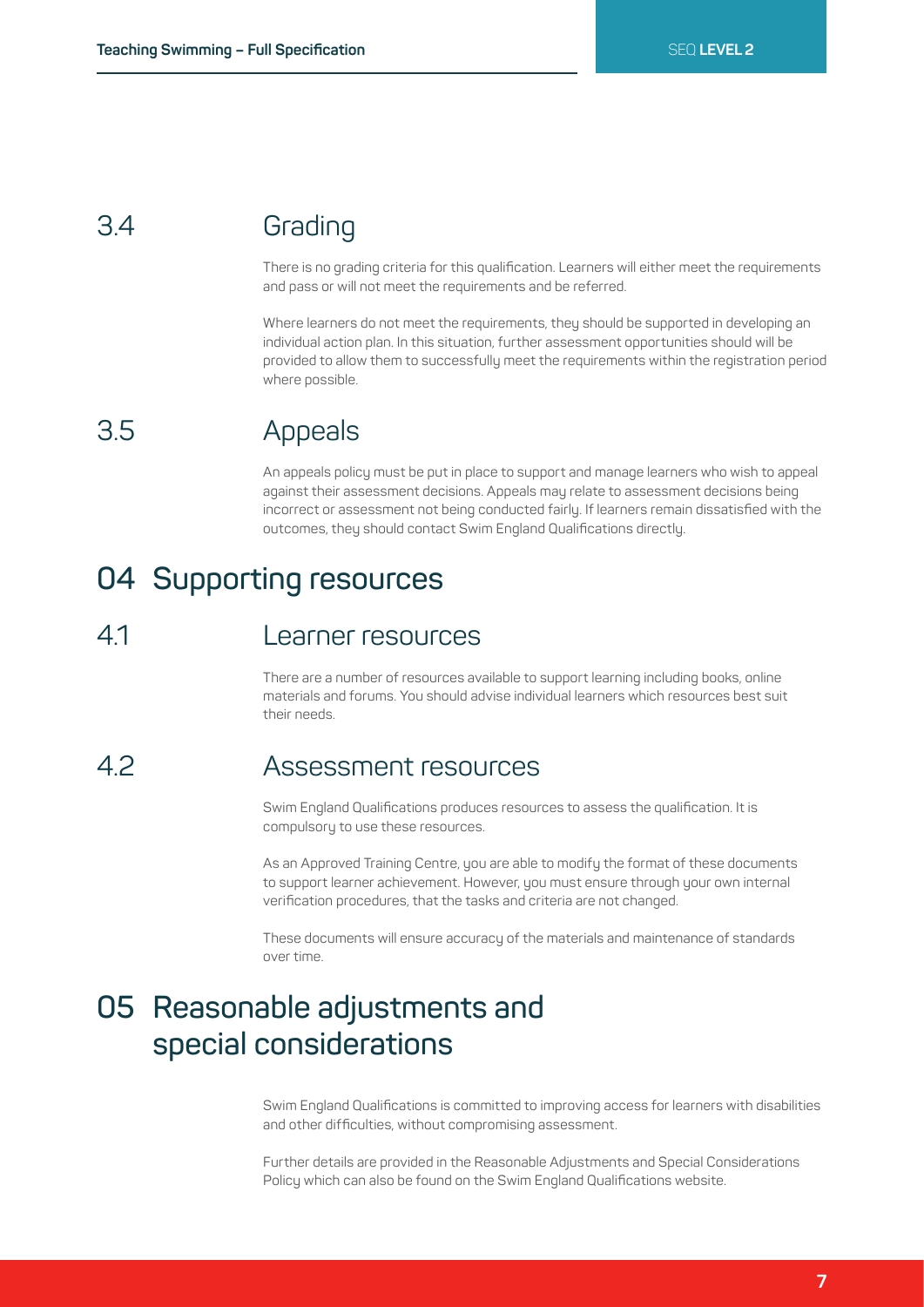### **06 Quality assurance**

Swim England Qualifications implements a series of quality assurance procedures to ensure that our qualifications are reliable, valid and fit for purpose. This includes initial centre approval and review, qualification approval, internal and external verification.

Qualifications are reviewed regularly and any modifications will be communicated through Approved Training Centre updates and on the Swim England Qualifications website.

### **07 Centre requirements**

Approved Training Centres are responsible for ensuring learning takes place in a safe and effective environment.

#### Legal requirements 71

Approved Training Centres are responsible for ensuring that:

- the learning environment is safe for all learners, that risk assessments are in place and that health and safety is responsibly managed
- all aspects of GDPR are met
- learners are able to progress in a respectful environment free from bullying and harassment
- all safequarding requirements are met.

72

### Session requirements

- Swimmers will be required.
- Swimmers should be at Stages 1-7 of the Swim England Learn to Swim framework or equivalent.
- The learner should not be left unsupervised with participants.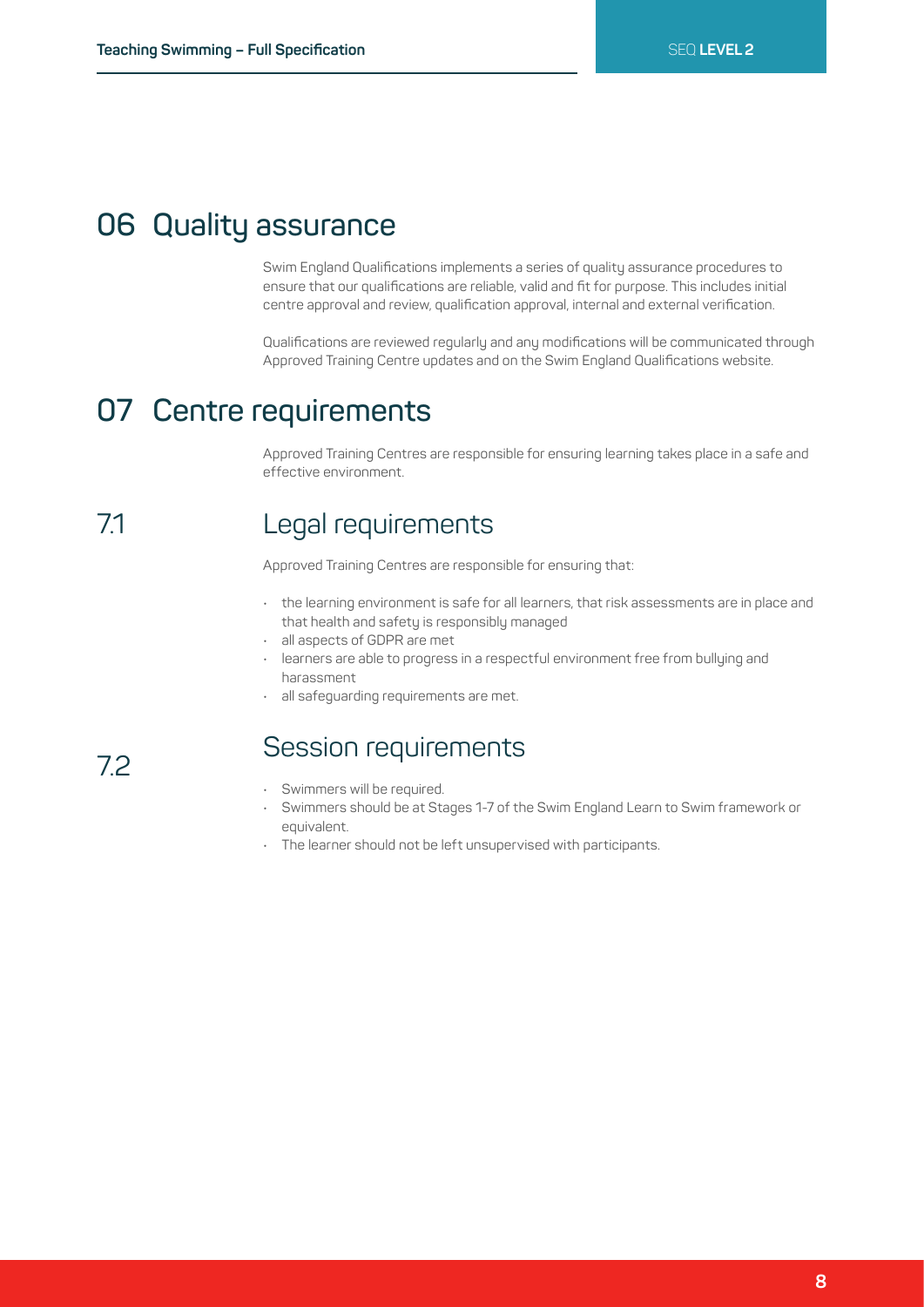### Pool or facility characteristics 7.3

The characteristics of the pool or facility must support safe and effective teaching, learning and assessment at the required level. Please refer to the Swim England facility requirements document.

### **08 Workforce**

In order to deliver, assess and quality assure this qualification, it is important that you have appropriately experienced and qualified staff. These include tutors, assessors and internal verifiers.

The tutor/assessor delivering the SEQ Level 2 Teaching Swimming qualification must hold a current Swim England tutor licence. Please email workforcesupport@swimming.org if you require further information.

Anyone wishing to become a Swim England tutor/assessor will need to contact workforcesupport@swimming.org for further information about the process.

The role of the tutor is to plan and deliver an appropriate learning programme of activities that develops the learners' skills, knowledge and understanding of being an effective Level 2 Swimming Teacher. The tutor must allow learners to apply their knowledge through practical application and finally prepare them appropriately for assessment.

The role of the assessor is to evaluate the learners' performance and to check if the assessment criteria of the qualification have been met. Assessors may only evaluate learners in their acknowledged area of technical and occupational expertise. Assessed observations of learners delivering swimming lessons must be conducted by the assessor.

The same person can be both the tutor and assessor as long as they meet the stated requirements.

The role of the internal verifier is to monitor the validity and reliability of assessment. The internal verifier should also provide support and guidance to assessors. Internal verifiers must have experience of conducting internal quality assurance procedures. However they cannot quality assure their own assessments.

## **09 Conflict of interest**

All conflicts must be effectively managed by the Approved Training Centre, ensuring any direct or indirect conflict is identified with interventions if required. Swim England Qualifications can offer support where needed.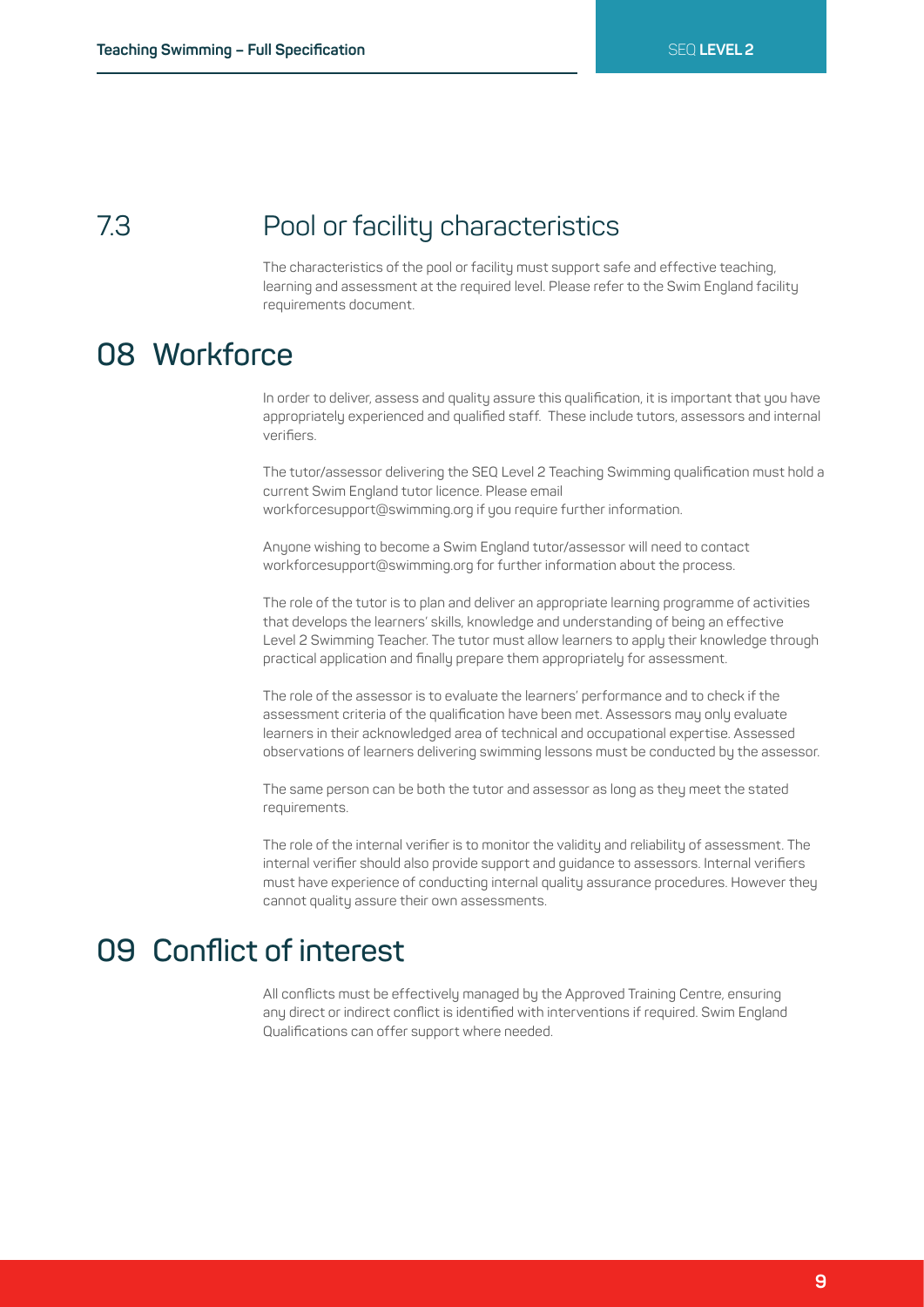### **10 Dealing with malpractice**

Approved Training Centres must have a policy for dealing with potential malpractice. Where malpractice is suspected the Approved Training Centre malpractice policy must be followed. Further information, support and guidance can be obtained from Swim England Qualifications.

## **11 Qualification progression**

Following completion of this qualification, learners may wish to progress to the SEQ Level 2 Teaching Swimming to Babies and Toddlers qualification. Learners may also wish to take further qualifications within the swimming industry and/or progress onto co-ordination and management qualifications either within sport and leisure or outside of this.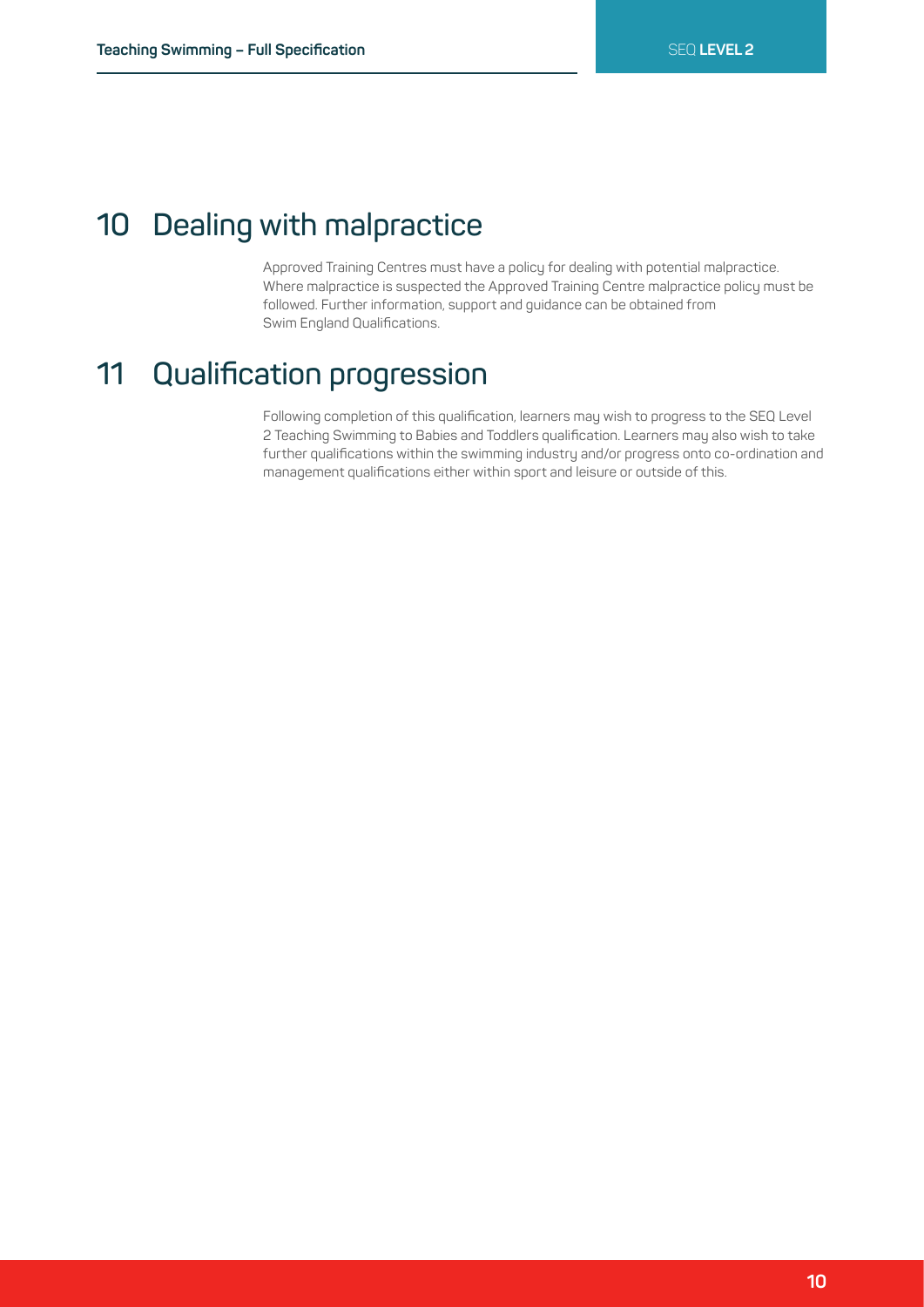# **12 Structure of qualification**

The SEQ Level 2 Teaching Swimming qualification consists of the following learning outcomes.

| <b>SEQ Level 2 Teaching Swimming</b>                                                               |                                                                                                    |                                                                                                                                                                                                                                                                                                                   |
|----------------------------------------------------------------------------------------------------|----------------------------------------------------------------------------------------------------|-------------------------------------------------------------------------------------------------------------------------------------------------------------------------------------------------------------------------------------------------------------------------------------------------------------------|
| Learning<br><b>Outcomes</b>                                                                        | Assessment<br>Criteria                                                                             | <b>Key Learning Content</b>                                                                                                                                                                                                                                                                                       |
| Understand<br>1.<br>the legal and<br>personal<br>safety<br>requirements<br>of teaching<br>swimming | 1. Explain how to<br>meet the legal<br>requirements<br>of teaching<br>swimming                     | Legal requirements:<br>health and safety to include Pool Safety<br>Operating Procedures (PSOPs)<br>safeguarding<br>equality and diversity<br><b>GDPR</b><br>How to:<br>respond to concerns<br>respond to incidents<br>record incidents if appropriate<br>report to the named responsible person if<br>appropriate |
|                                                                                                    | 2. Explain<br>the safety<br>considerations<br>of teaching<br>from the<br>poolside and the<br>water | Safety considerations:<br>delivering the centre's PSOPs<br>National governing body guidelines<br>experience and ability of participants<br>$\bullet$<br>pool environment<br>professional conduct                                                                                                                  |
| 2. Know the<br>responsibilities<br>of a Swimming<br>Teacher                                        | 1. Describe the<br>responsibilities<br>of a Swimming<br>Teacher                                    | Responsibilities:<br>to ensure the safety and security of<br>participants and others within the role of<br>a qualified Level 2 Swimming Teacher<br>to teach, develop and assess participants<br>to supervise the Swimming Assistant<br>to instruct the Swimming Assistant<br>to provide feedback to customers     |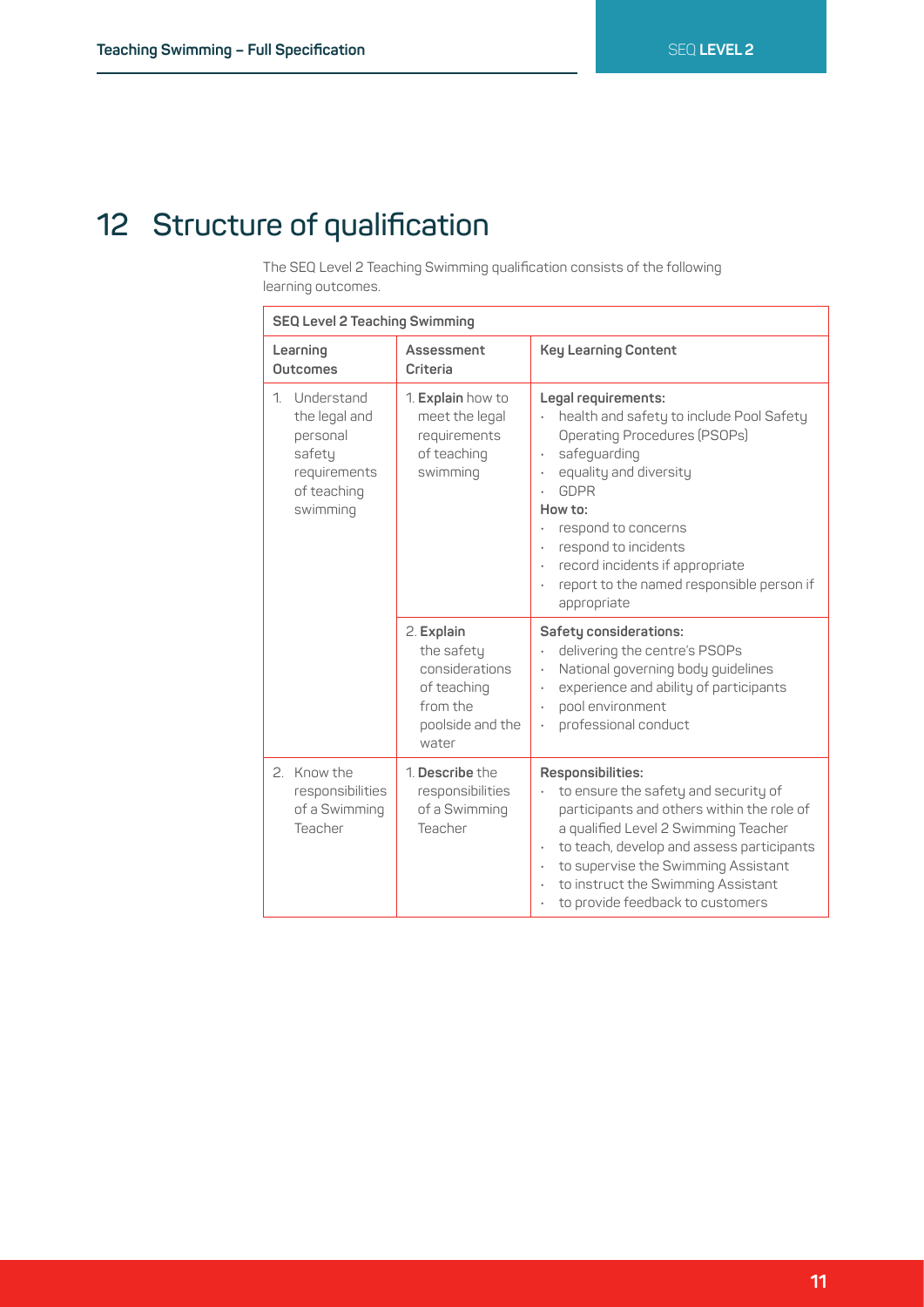|  | 3. Understand<br>the role of the<br>Swimming<br>Teacher in<br>promoting<br>aquatics | 1. Describe<br>the Athlete<br>Development<br>Support<br>Pathway in<br>swimming                                         | Athlete Development Support Pathway:<br>Swim England Athlete Development model<br>or equivalent for swimming<br>each stage and its purpose                                                                                                                                                                                                                                                                 |
|--|-------------------------------------------------------------------------------------|------------------------------------------------------------------------------------------------------------------------|------------------------------------------------------------------------------------------------------------------------------------------------------------------------------------------------------------------------------------------------------------------------------------------------------------------------------------------------------------------------------------------------------------|
|  |                                                                                     | 2. Explain the<br>importance<br>of the<br>FUNdamentals<br>stage of<br>the Athlete<br>Development<br>Support<br>Pathway | Importance:<br>to teaching of aquatics to teach the<br>underlying skills and strokes of aquatics<br>to support progression to the Learning to<br>Train stage                                                                                                                                                                                                                                               |
|  |                                                                                     | 3. Describe how<br>the Swimming<br>Teacher<br>encourages<br>lifelong<br>participation in<br>aquatics                   | Lifelong participation:<br>continued enjoyment within aquatics<br>signpost participants to other aquatic<br>disciplines including para-swimming<br>signpost participants to other aquatic<br>health and fitness and/or recreational<br>activities<br>signpost participants to a club/<br>competitive environment                                                                                           |
|  |                                                                                     | 4. Explain how an<br>organisation's<br>swimming<br>related products<br>and services<br>promote<br>retention            | Organisation:<br>For example:<br>local leisure centre<br>$\ddot{\phantom{0}}$<br>local clubs<br>$\ddot{\phantom{0}}$<br>Swim England or equivalent<br>Swimming related products and services:<br>For example:<br>varied swimming programmes classes and<br>sessions<br>awards<br>courses<br>swimming equipment<br>other services within your centre<br>resources for parents, teachers and<br>participants |
|  | 4. Understand<br>the scientific<br>principles in<br>swimming                        | 1. Explain the<br>influence of<br>the scientific<br>principles on<br>participants in<br>the water                      | Scientific principles:<br>buoyancy<br>propulsion<br>resistance<br>depth of water<br>temperature of water                                                                                                                                                                                                                                                                                                   |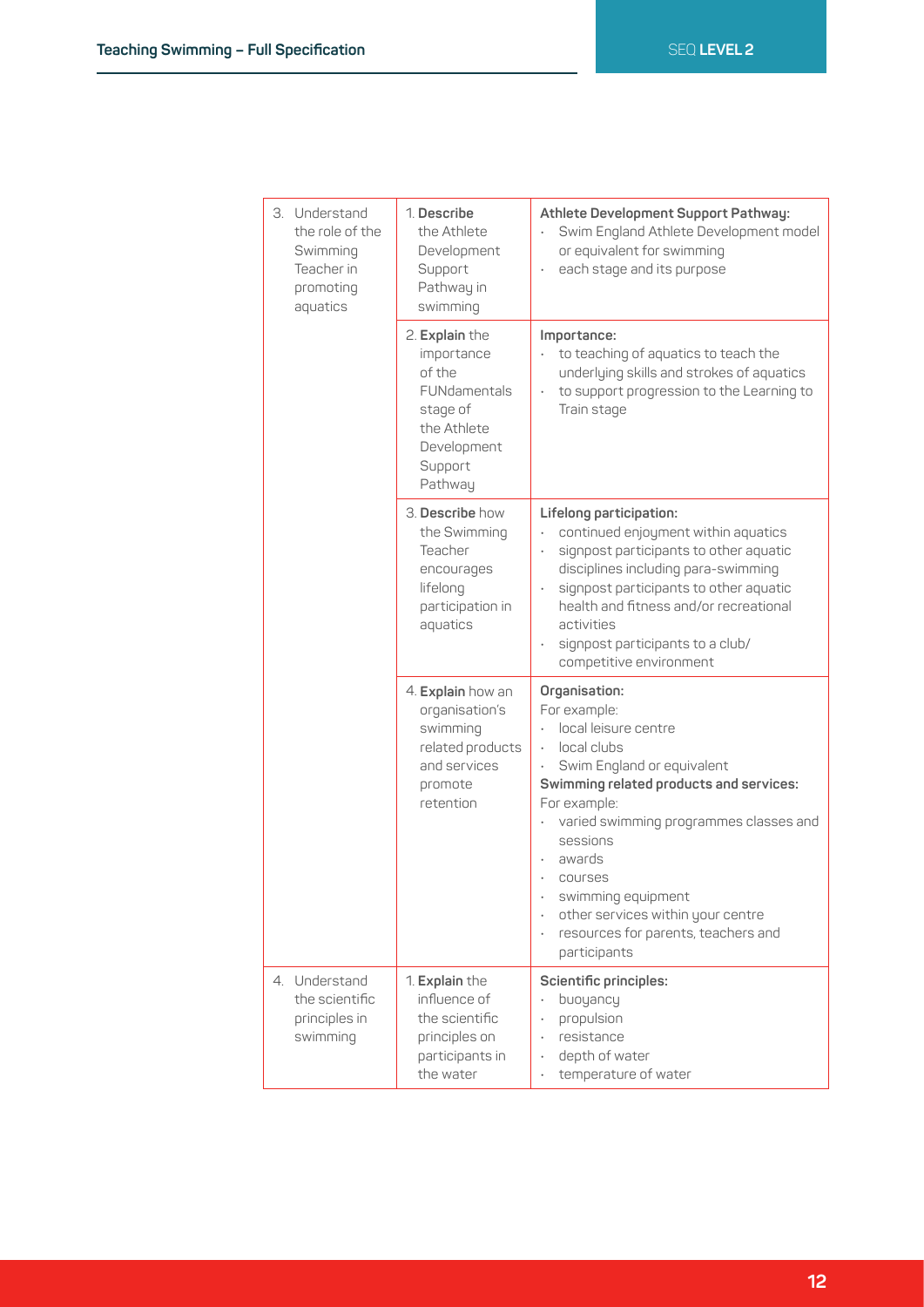| 5. Know the skills<br>and strokes<br>needed in<br>swimming                    | 1. Describe the<br>Core Aquatic<br>Skills needed in<br>swimming                                                            | Core Aquatic Skills:<br>entry to include dives linked to Stage 7 of<br>$\ddot{\phantom{0}}$<br>LTS framework outcomes<br>exits<br>$\bullet$<br>buoyancy and balance<br>$\bullet$<br>rotation and orientation<br>$\bullet$<br>streamlining<br>$\bullet$<br>aquatic breathing<br>$\bullet$<br>travel and coordination to include sculling<br>$\bullet$<br>water safety<br>$\bullet$<br>health and fitness<br>$\bullet$                                    |
|-------------------------------------------------------------------------------|----------------------------------------------------------------------------------------------------------------------------|---------------------------------------------------------------------------------------------------------------------------------------------------------------------------------------------------------------------------------------------------------------------------------------------------------------------------------------------------------------------------------------------------------------------------------------------------------|
|                                                                               | 2. Describe key<br>features of the<br>component<br>parts of the<br>four swimming<br>strokes                                | Key features:<br>important parts of the strokes<br>Component parts:<br>body position<br>leg action<br>$\ddot{\phantom{0}}$<br>arm action<br>$\bullet$<br>breathing<br>$\bullet$<br>timing<br>$\bullet$<br>Swimming strokes:<br>front crawl<br>breaststroke<br>$\bullet$<br>butterfly<br>$\bullet$<br>backstroke<br>$\ddot{\phantom{0}}$                                                                                                                 |
| 6. Understand<br>the types of<br>equipment<br>used for<br>swimming<br>lessons | 1. Explain the<br>advantages and<br>disadvantages<br>of different<br>types of<br>equipment used<br>for swimming<br>lessons | Types of equipment<br>Pool equipment:<br>For example:<br>lane ropes<br>markers<br>$\bullet$<br>pool dividers<br>$\bullet$<br>flags<br>$\bullet$<br>hooms<br>Teaching equipment:<br>For example:<br>floats<br>balls<br>sinkers<br>egg flips<br>toys<br>watering cans<br>noodles<br>$\bullet$<br>activity cards<br>hoops<br>$\bullet$<br>flippers<br>Flotation equipment:<br>For example:<br>discs<br>arm bands<br>shark fin<br>buoyancy belts<br>noodles |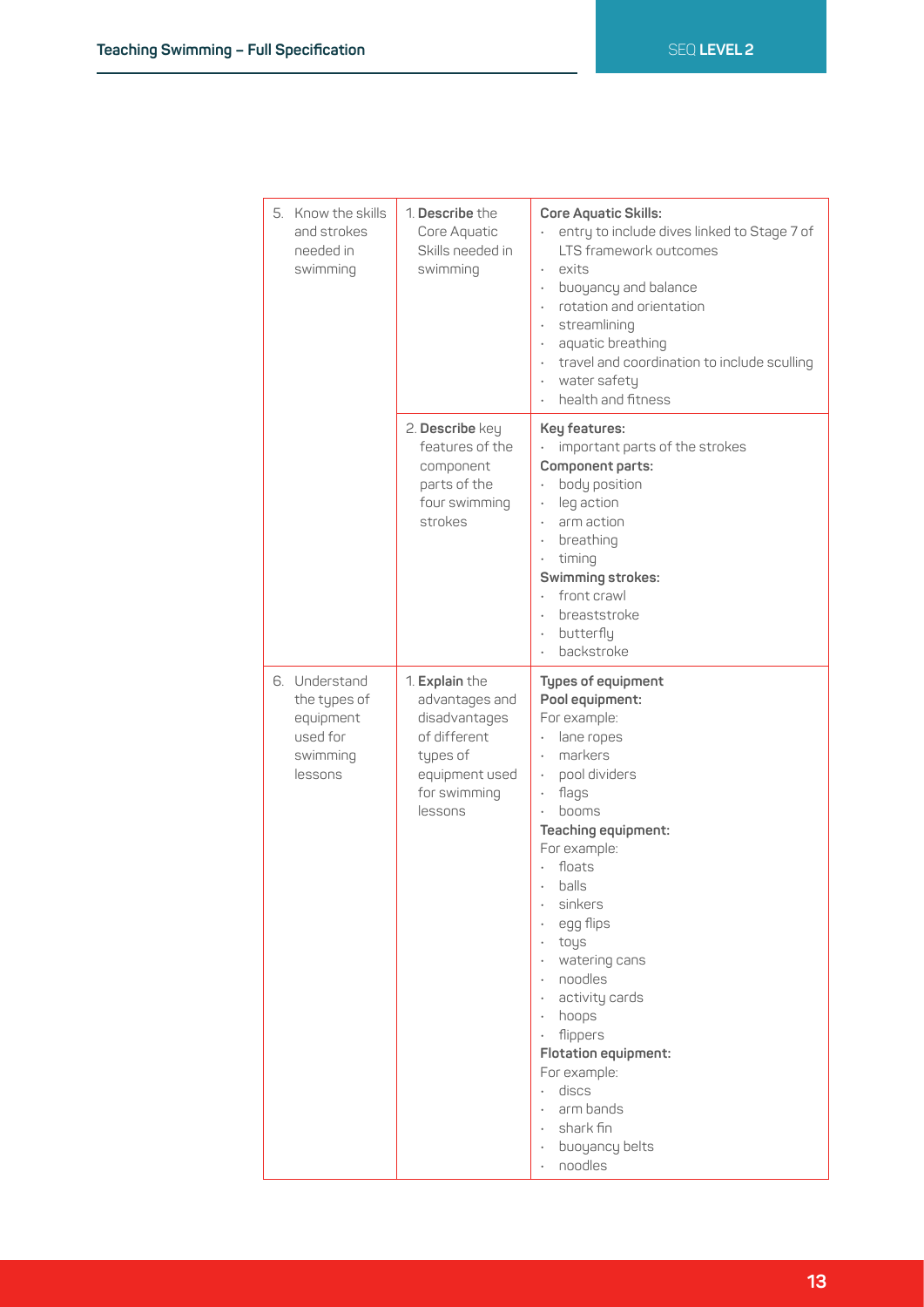| 7.<br>Be able to plan<br>for swimming<br>teaching | 1. Produce six<br>swimming<br>lesson plans for<br>different levels<br>of ability | Swimming lesson plans:<br>Each lesson must be at least 30 minutes<br>$\bullet$<br>Each plan must show how it could be<br>adapted to integrate:<br>• Participants with Special Educational<br>Needs and Disabilities (SEND)<br>Different ability levels<br>All plans must cater for a minimum of four<br>$\bullet$<br>participants<br>At least one plan must cater for a<br>$\bullet$<br>minimum of eight participants<br>All plans must cater for the use of a<br>$\ddot{\phantom{0}}$<br>Swimming Assistant<br>Six lesson plans of an appropriate standard,<br>each to include:<br>information about the participants and<br>$\bullet$<br>the lesson<br>equipment<br>$\bullet$<br>aims and objectives<br>$\bullet$<br>timings<br>$\bullet$<br>activities/practices<br>$\bullet$<br>teaching points<br>$\bullet$<br>organisation<br>$\bullet$<br>working with a swimming assistant<br>$\bullet$<br>introduction<br>$\bullet$<br>entry<br>$\bullet$<br>warm up<br>$\bullet$<br>main activity<br>$\bullet$<br>contrasting activity<br>$\bullet$<br>cool down if applicable<br>$\bullet$<br>exit<br>$\bullet$<br>conclusion<br>$\bullet$<br>risk assessment<br>hazards specific to this lesson plan<br>$\bullet$<br>control measures to minimise hazards<br>Levels of ability:<br>a minimum of one from each of the ability<br>$\bullet$<br>levels listed below must be covered within<br>the six swimming lesson plans.<br>Swim England Learn to Swim Framework<br>$\bullet$ |
|---------------------------------------------------|----------------------------------------------------------------------------------|----------------------------------------------------------------------------------------------------------------------------------------------------------------------------------------------------------------------------------------------------------------------------------------------------------------------------------------------------------------------------------------------------------------------------------------------------------------------------------------------------------------------------------------------------------------------------------------------------------------------------------------------------------------------------------------------------------------------------------------------------------------------------------------------------------------------------------------------------------------------------------------------------------------------------------------------------------------------------------------------------------------------------------------------------------------------------------------------------------------------------------------------------------------------------------------------------------------------------------------------------------------------------------------------------------------------------------------------------------------------------------------------------------------------------------------------------------------------------|
|                                                   |                                                                                  | or equivalent<br>Stage 1 or 2 (Water Confidence)<br>Stage 3 (Body Position)<br>Stage 4 or 5 (Legs and Arms)                                                                                                                                                                                                                                                                                                                                                                                                                                                                                                                                                                                                                                                                                                                                                                                                                                                                                                                                                                                                                                                                                                                                                                                                                                                                                                                                                                |
|                                                   |                                                                                  | Stage 6 or 7 (Breathing and Time)                                                                                                                                                                                                                                                                                                                                                                                                                                                                                                                                                                                                                                                                                                                                                                                                                                                                                                                                                                                                                                                                                                                                                                                                                                                                                                                                                                                                                                          |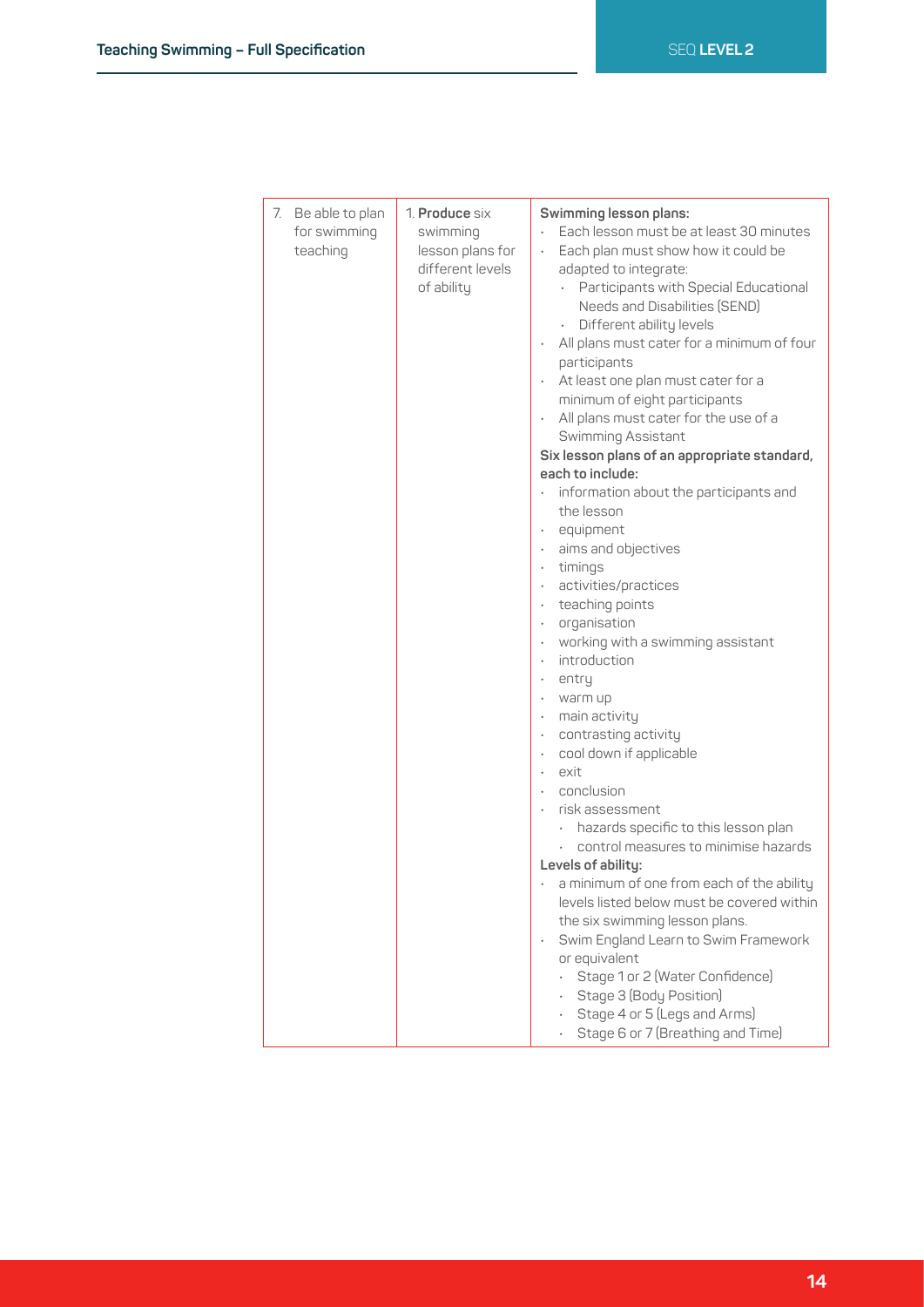|  | 7. Be able to plan<br>for swimming<br>teaching<br>(continued)  | 2. Produce two<br>overviews for<br>a series of<br>lessons for two<br>Learn to Swim<br>stages          | Overview:<br>lesson outline to include aims and<br>objectives for each lesson<br>progression<br>working with a Swimming Assistant<br>Series:<br>minimum of six linked lessons<br>Learn to Swim stage:<br>Swim England Learn to Swim Framework<br>stages 1-7 or equivalent                                                                                                                                                                                                                                                                                                                                                                                                |
|--|----------------------------------------------------------------|-------------------------------------------------------------------------------------------------------|--------------------------------------------------------------------------------------------------------------------------------------------------------------------------------------------------------------------------------------------------------------------------------------------------------------------------------------------------------------------------------------------------------------------------------------------------------------------------------------------------------------------------------------------------------------------------------------------------------------------------------------------------------------------------|
|  | 8. Know about<br>national<br>curriculum<br>swimming<br>lessons | 1. Identify the<br>three outcomes<br>of national<br>curriculum for<br>swimming                        | Outcomes of the national curriculum for<br>swimming:<br>swim competently, confidently and<br>proficiently over a distance of at least 25<br>metres<br>use a range of strokes effectively<br>perform safe self-rescue in different<br>water-based situations                                                                                                                                                                                                                                                                                                                                                                                                              |
|  |                                                                | 2. Identify how<br>a national<br>curriculum<br>lesson is<br>different to a<br>learn to swim<br>lesson | Differences:<br>larger class sizes<br>mixed ability groups                                                                                                                                                                                                                                                                                                                                                                                                                                                                                                                                                                                                               |
|  | 9. Be able<br>to teach<br>swimming<br>lessons                  | 1. Deliver six<br>planned lessons<br>to groups at<br>different levels<br>of ability                   | Lessons:<br>a minimum of six lessons must be<br>delivered<br>each lesson must be at least 30 minutes<br>all lessons must cater for a minimum of<br>$\bullet$<br>four participants.<br>at least one lesson must cater for a<br>$\ddot{\phantom{0}}$<br>minimum of eight participants<br>at least one lesson must show<br>$\cdot$<br>supervision and direction of a Swimming<br>Assistant<br>Lessons must cover at least one from each<br>of the ability levels listed below:<br>Swim England Learn to Swim Framework<br>or equivalent:<br>Stage 1 or 2 (Water Confidence)<br>Stage 3 (Body Position)<br>Stage 4 or 5 (Legs and Arms)<br>Stage 6 or 7 (Breathing and Time) |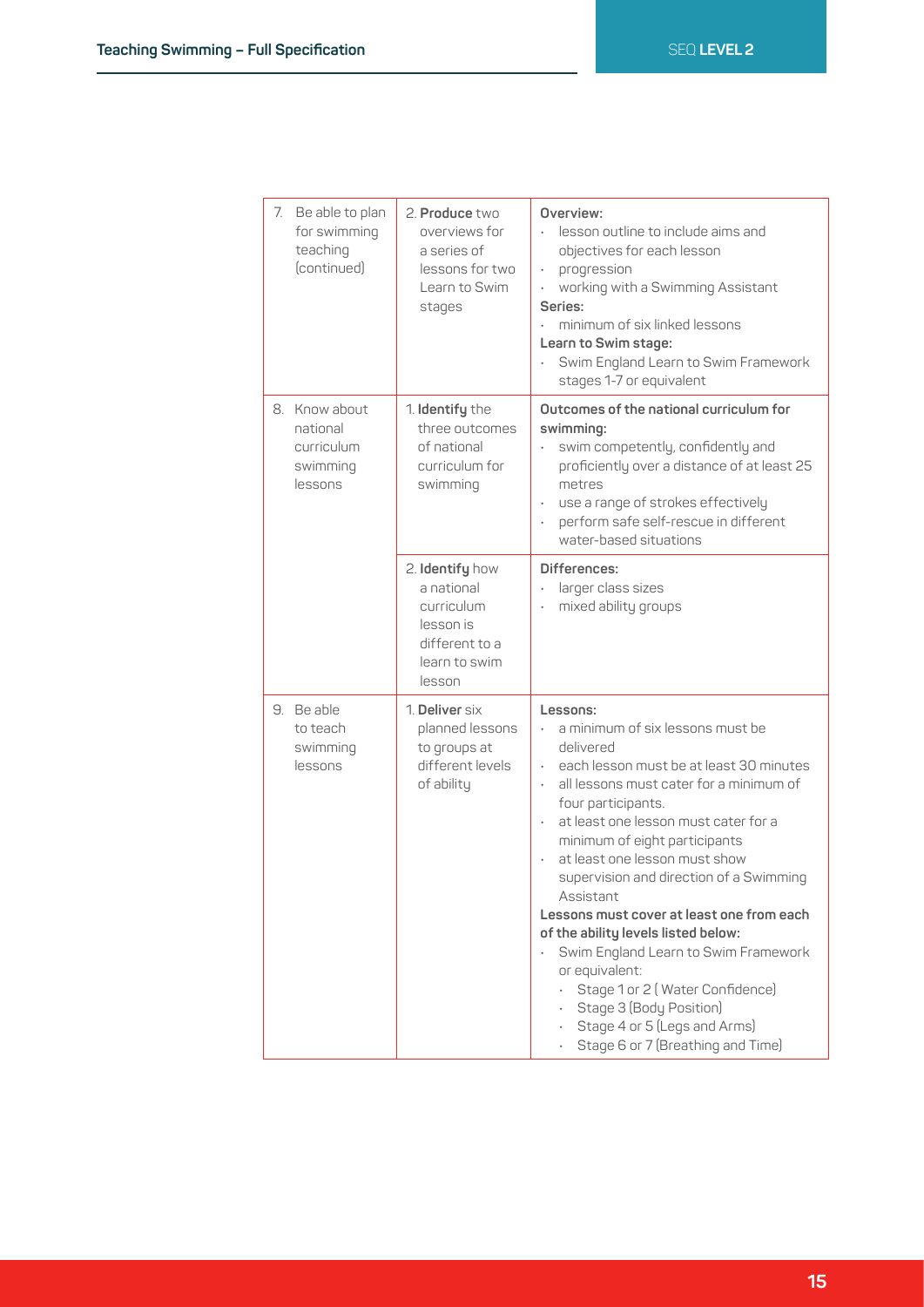| 10. Be able to<br>demonstrate<br>lesson<br>management<br>skills | 1. Demonstrate<br>appropriate<br>regard for<br>safety including<br>safeguarding | Appropriate:<br>meeting legal requirements<br>suitable for the lesson and needs of the<br>participants<br>Regard for safety:<br>adhere to risk assessment<br>adhere to emergency operating<br>procedures<br>maintain safety of self and others<br>throughout the lesson including<br>safeguarding                                                |
|-----------------------------------------------------------------|---------------------------------------------------------------------------------|--------------------------------------------------------------------------------------------------------------------------------------------------------------------------------------------------------------------------------------------------------------------------------------------------------------------------------------------------|
|                                                                 | 2. Demonstrate<br>appropriate<br>behaviour<br>management<br>skills              | Appropriate:<br>suitable for the lesson and needs of the<br>participants<br>Behaviour management skills:<br>rules<br>expectations<br>consistency of approach<br>resolving conflicts<br>sanctions<br>Please note: if these situations do not<br>naturally occur a professional discussion<br>with the assessor will take place and be<br>recorded |
|                                                                 | 3. Demonstrate<br>appropriate time<br>management<br>skills                      | Appropriate:<br>suitable for the lesson and needs of the<br>participants<br>Time management skills:<br>follow lesson timings and adapt if needed<br>deliver lesson at an appropriate pace                                                                                                                                                        |
|                                                                 | 4. Direct and<br>supervise the<br>Swimming<br>Assistant                         | Direct and supervise to include:<br>ensuring the Swimming Assistant carries<br>out their roles and responsibilities<br>supporting the development of technical<br>delivery<br>supporting the development of<br>interpersonal skills in a professional<br>environment<br>providing feedback for future<br>development                             |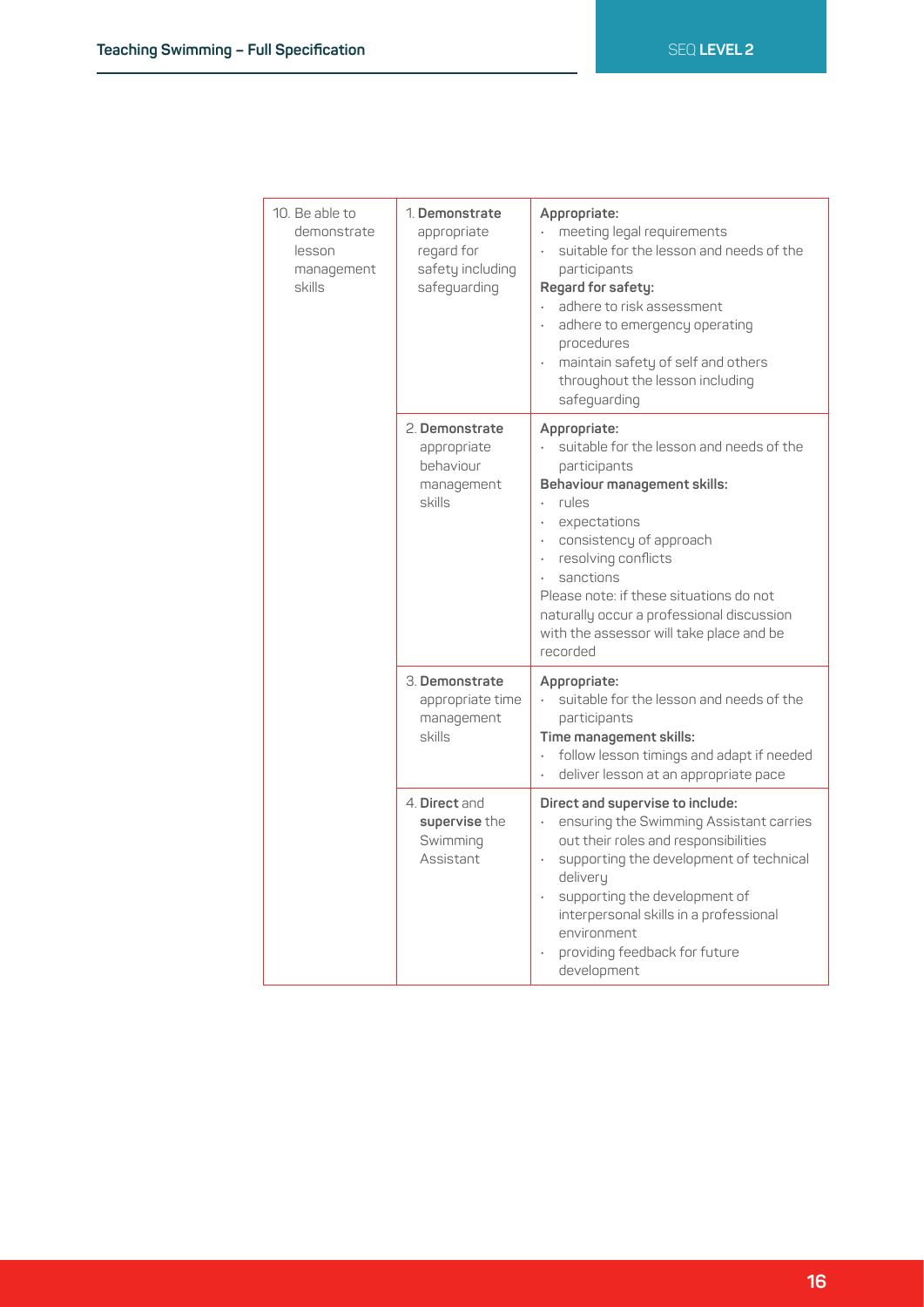| 11. Be able to<br>demonstrate<br>communication<br>skills and<br>customer<br>service within<br>the swimming<br>teaching<br>environment | 1. Use appropriate<br>verbal and<br>non-verbal<br>communication<br>skills with<br>participants            | Appropriate:<br>suitable for the participants and the<br>environment<br>Verbal communication:<br>volume<br>tone<br>language<br>$\ddot{\phantom{0}}$<br>terminology<br>$\bullet$<br>teaching points<br>$\bullet$<br>Non-verbal communication:<br>qestures<br>body language<br>demonstrations<br>$\ddot{\phantom{0}}$<br>positioning |
|---------------------------------------------------------------------------------------------------------------------------------------|-----------------------------------------------------------------------------------------------------------|------------------------------------------------------------------------------------------------------------------------------------------------------------------------------------------------------------------------------------------------------------------------------------------------------------------------------------|
|                                                                                                                                       | 2. Use appropriate<br>verbal and<br>non-verbal<br>communication<br>skills with a<br>Swimming<br>Assistant | Appropriate:<br>suitable for the other people and the<br>environment<br>Verbal communication:<br>volume<br>tone<br>$\ddot{\phantom{a}}$<br>language<br>terminology<br>Non-verbal communication:<br>qestures<br>body language                                                                                                       |
|                                                                                                                                       | 3. Use appropriate<br>verbal and<br>non-verbal<br>communication<br>skills with a<br>responsible<br>adult  | Appropriate:<br>suitable for the other people and the<br>environment<br>Verbal communication:<br>volume<br>tone<br>language<br>terminology<br>$\bullet$<br>Non-verbal communication:<br>gestures<br>body language<br>Responsible adult<br>For example:<br>parent<br>guardian<br>carer                                              |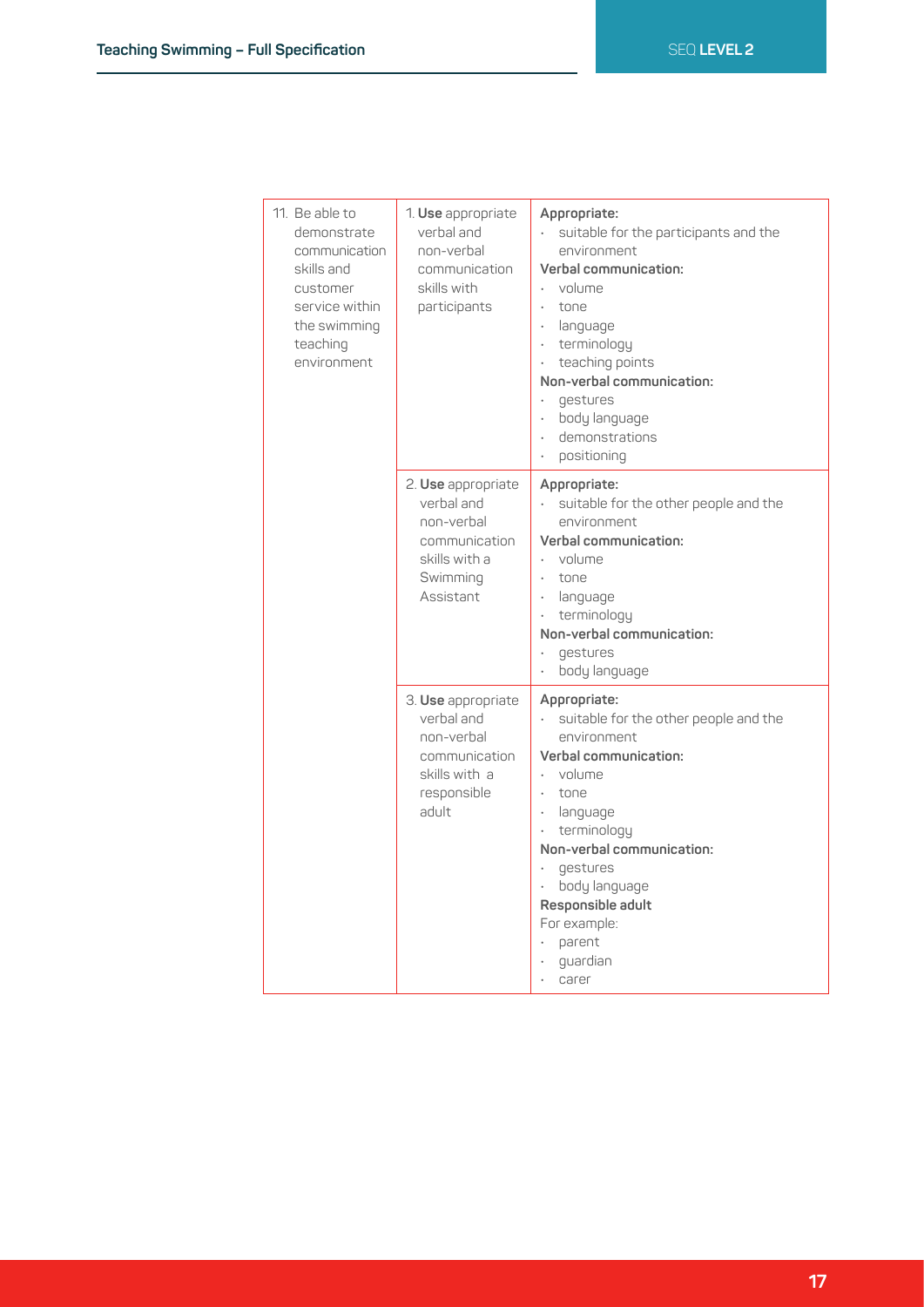| 12. Be able to use<br>a variety of<br>appropriate<br>teaching<br>methods<br>to meet<br>participant<br>needs | 1. Explain the<br>needs of<br>different<br>participants                                                                            | Participant needs<br>For example:<br>adults<br>new to swimming lessons<br>experienced and confident around water<br>over confident<br>scared of water<br>negative previous experience around<br>water<br>unwilling to participate<br>under 5 year old without a responsible<br>adult in the water<br>special educational needs and/or<br>disabilities<br>specific cultural requirements |
|-------------------------------------------------------------------------------------------------------------|------------------------------------------------------------------------------------------------------------------------------------|-----------------------------------------------------------------------------------------------------------------------------------------------------------------------------------------------------------------------------------------------------------------------------------------------------------------------------------------------------------------------------------------|
|                                                                                                             | 2. Implement<br>a range of<br>appropriate<br>teaching<br>methods to<br>meet the needs<br>of participants<br>and the<br>environment | Appropriate:<br>Suitable for the needs of the participants<br>Range:<br>Four or more teaching methods<br><b>Teaching methods</b><br>For example:<br>deep water<br>$\bullet$<br>shallow water<br>$\bullet$<br>single stroke<br>multi stroke<br>$\bullet$<br>whole part whole<br>part whole<br>guided discovery<br>problem solving<br>group<br>one to one                                 |
|                                                                                                             | 3. Use a range<br>of appropriate<br>organisational<br>methods to<br>meet the needs<br>of participants<br>and the<br>environment    | Appropriate:<br>Suitable for the needs of the participants<br>Range:<br>Three or more organisational methods<br>Organisational methods<br>For example:<br>whole group<br>waves<br>cannon/domino<br>circuits<br>$\bullet$<br>random spacing<br>lane discipline                                                                                                                           |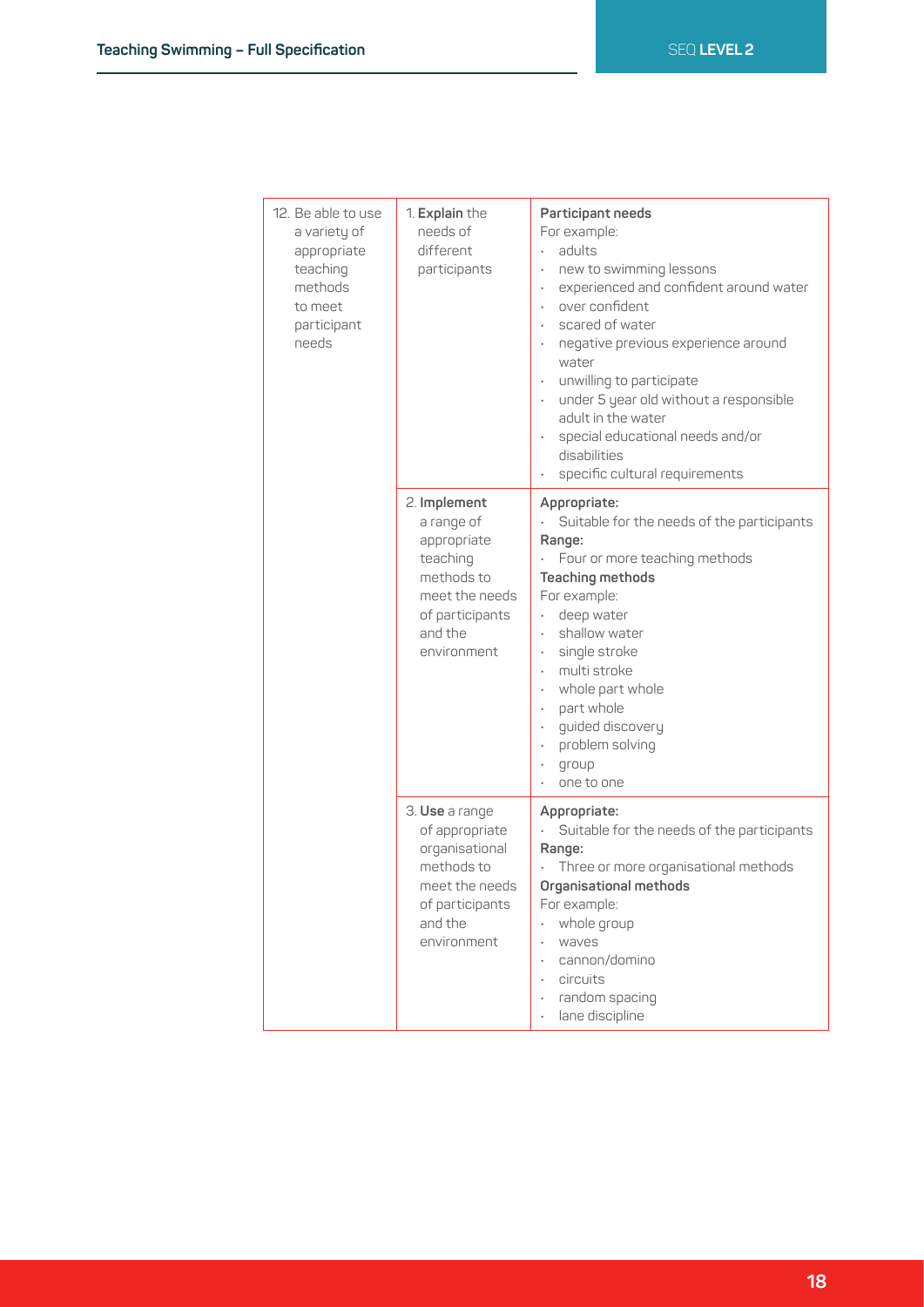| 13. Be able to<br>develop<br>participants<br>Core Aquatic<br>Skills and<br>swimming<br>strokes | 1. Teach all<br>of the Core<br>Aquatic Skills to<br>participants                    | Core Aquatic Skills:<br>entry to include dives linked to Stage 7 of<br>LTS framework outcomes<br>exits<br>buoyancy and balance<br>rotation and orientation<br>streamlining<br>aquatic breathing<br>travel and coordination to include sculling<br>water safety (to include)<br>entries and exits<br>· treading water<br>· H.E.L.P. position<br>· 'shout and signal' rescue<br>Water Safety Code<br>health and fitness |
|------------------------------------------------------------------------------------------------|-------------------------------------------------------------------------------------|-----------------------------------------------------------------------------------------------------------------------------------------------------------------------------------------------------------------------------------------------------------------------------------------------------------------------------------------------------------------------------------------------------------------------|
|                                                                                                | 2. Teach all of<br>the swimming<br>strokes to<br>participants                       | Swimming strokes:<br>teach components of all four competitive<br>swimming strokes in accordance with the<br>laws of the sport                                                                                                                                                                                                                                                                                         |
|                                                                                                | 3. Teach<br>progressive<br>practices/<br>activities to<br>participants              | Progressive practices/activities:<br>teach appropriate practices/activities<br>to meet the aims and objectives of the<br>lesson                                                                                                                                                                                                                                                                                       |
|                                                                                                | 4. Implement<br>suitable<br>adaptations<br>to teaching<br>practices /<br>activities | Adaptations:<br>change teaching practices/activities to<br>meet the needs of individual participants<br>ability to reinforce/repeat earlier practices<br>$\bullet$<br>to support individual progress                                                                                                                                                                                                                  |
|                                                                                                | 5. Identify<br>common faults<br>in Core Aquatic<br><b>Skills</b>                    | Common faults:<br>faults in Core Aquatic Skills relevant to<br>the participants                                                                                                                                                                                                                                                                                                                                       |
|                                                                                                | 6. Identify<br>common faults<br>in swimming<br>strokes                              | Common faults:<br>faults in swimming strokes relevant to the<br>participants                                                                                                                                                                                                                                                                                                                                          |
|                                                                                                | 7. Implement<br>correction<br>methods for<br>Core Aquatic<br><b>Skills</b>          | Correction methods:<br>give feedback and make changes to<br>correct the fault to meet the needs of the<br>individual participants                                                                                                                                                                                                                                                                                     |
|                                                                                                | 8. Implement<br>correction<br>methods for<br>swimming<br>strokes                    | Correction methods:<br>give feedback and make changes to<br>correct the fault to meet the needs of the<br>individual participants                                                                                                                                                                                                                                                                                     |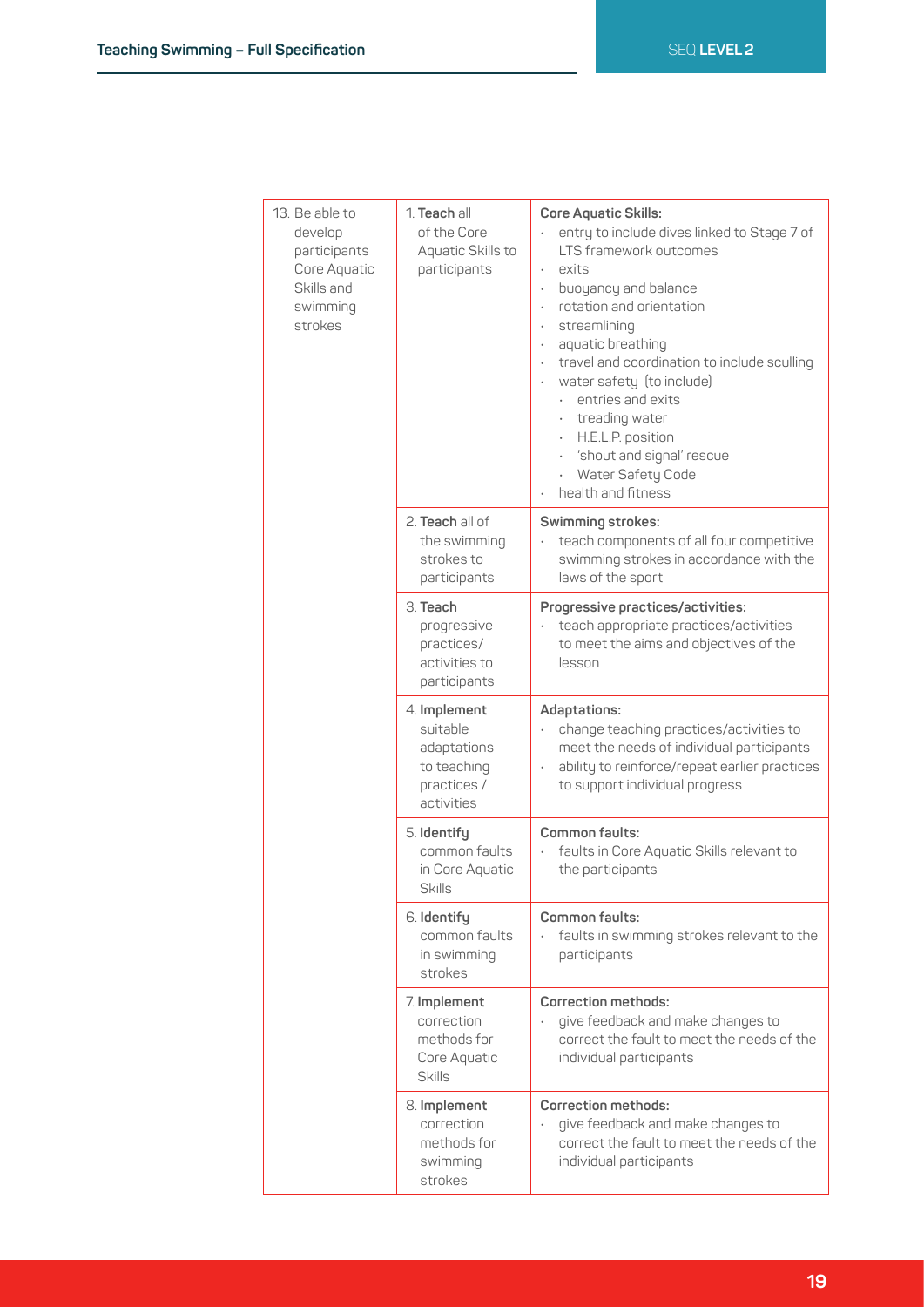| 14. Be able to<br>demonstrate<br>motivational<br>techniques | 1. Use a range<br>of appropriate<br>motivational<br>techniques for<br>participants | Range:<br>two or more motivational techniques<br>Appropriate:<br>suitable for the needs of the participants<br><b>Motivational techniques:</b><br>praise<br>positive reinforcement<br>positive learning environment<br>$\ddot{\phantom{0}}$<br>rewards<br>$\ddot{\phantom{0}}$<br>incentives<br>goal setting   |
|-------------------------------------------------------------|------------------------------------------------------------------------------------|----------------------------------------------------------------------------------------------------------------------------------------------------------------------------------------------------------------------------------------------------------------------------------------------------------------|
| 15. Understand<br>participant<br>assessment                 | 1. Describe how<br>to assess<br>participants<br>against<br>expected<br>standards   | How:<br>initial<br>ongoing<br>summative<br>$\bullet$<br><b>Expected standards:</b><br>as stated within the Swim England<br>Learn to Swim Framework stages 1-7 or<br>equivalent                                                                                                                                 |
| 16. Be able<br>to assess<br>participants                    | 1. Carry out<br>accurate<br>participant<br>assessment                              | Accurate:<br>meeting expected standards<br>Participant assessment:<br>monitoring participant progress<br>to include initial, ongoing and<br>¥.<br>summative assessment<br>recording of assessment                                                                                                              |
| 17. Be able to<br>evaluate own<br>performance               | 1. Carry out<br>self-evaluations<br>of own<br>performance                          | Self-evaluation:<br>strengths and areas for improvement of<br>the six delivered lessons<br>Own performance:<br>planning<br>$\ddot{\phantom{0}}$<br>teaching practices<br>communication skills<br>motivation techniques<br>lesson management skills<br>assessment skills<br>working with the Swimming Assistant |
| 18. Be able to<br>plan for<br>professional<br>development   | 1. Produce an<br>action plan to<br>improve own<br>performance                      | Action plan:<br>SMART targets (Specific, Measurable,<br>Achievable, Realistic, Time-Based),<br>short term<br>medium term<br>relevant opportunities<br>For example:<br>progression onto other courses/<br>qualifications,<br>continuing professional development<br>(CPD) opportunities                         |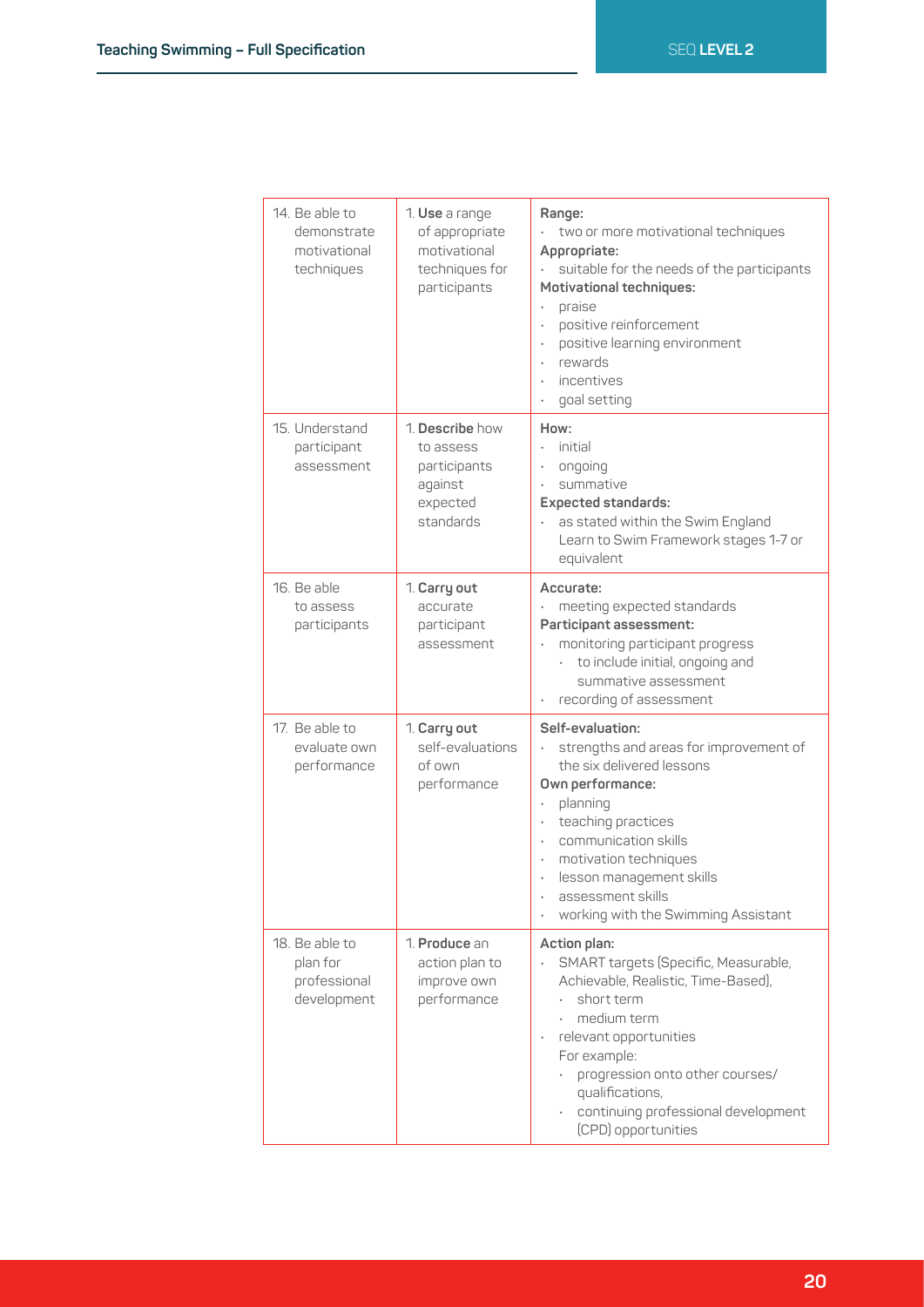### **13 Contact points**

Swim England Qualifications

Pavilion 3

**SportPark** 

3 Oakwood Drive

Loughborough University

LE11 3QF

### T: 01509 640 493

E: info@swimenglandqualifications.com

W: swimenglandqualifications.com

#### Copyright

All rights reserved. The content of this publication is, unless otherwise indicated, © of Swim England and may not be reproduced, translated or distributed in any form or by any means, electronic, mechanical, photocopying, recording, or otherwise, without prior permission obtained in writing from Swim England.

#### Publication

Every effort has been made to ensure that the information contained in this publication is true and correct at the time of going to press. However, Swim England Qualifications products and services are subject to continuous development and improvement and the right is reserved to change these products and services from time to time. Swim England Qualifications cannot accept liability for the loss or damage arising from the use of information in this publication.